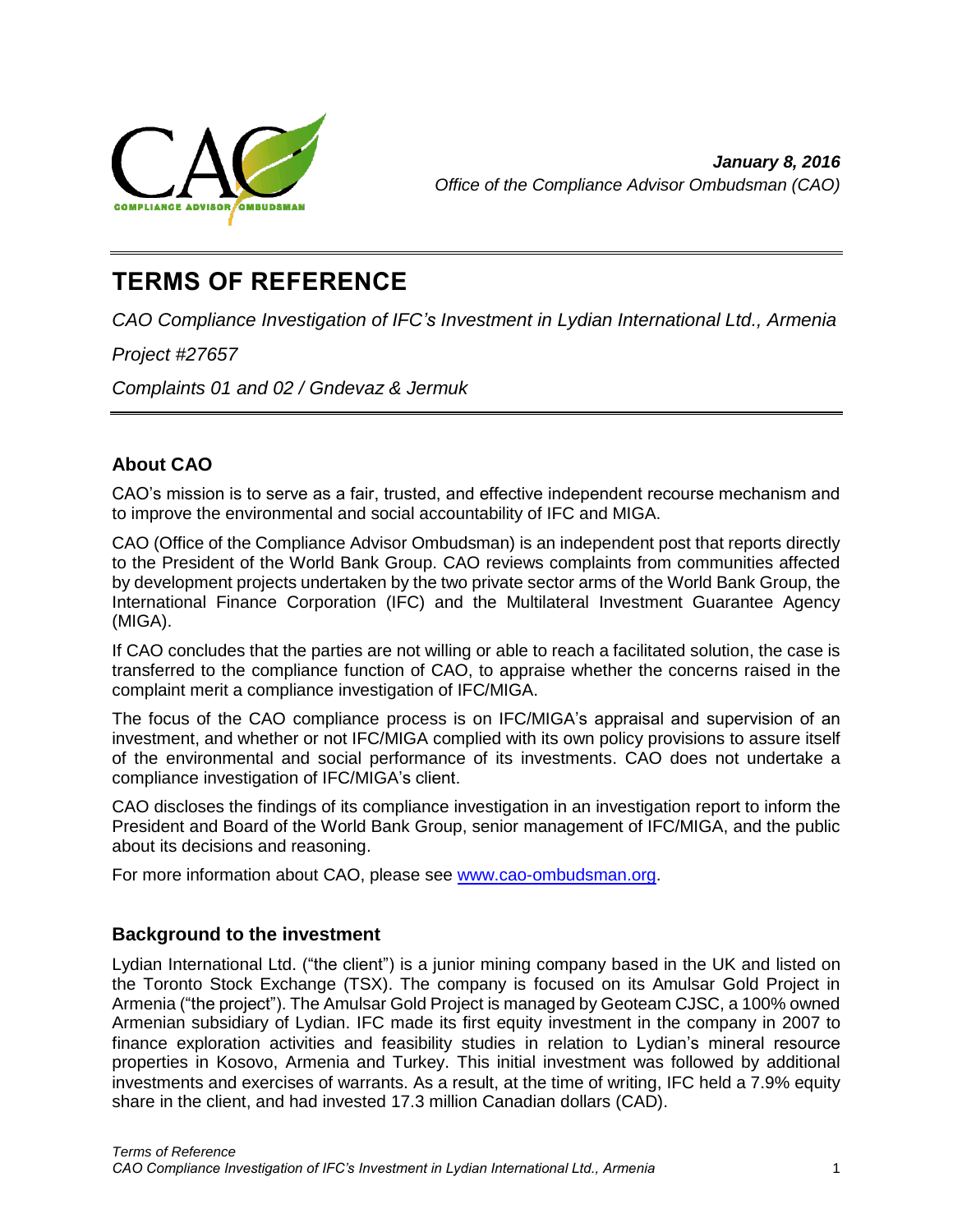The European Bank for Reconstruction and Development (EBRD) is also a shareholder in the company.

At the time of writing, the project was at an advanced feasibility stage. A bankable feasibility study and a national EIA were completed in July 2014, and a mining license was granted to the company in November 2014. An international ESIA was disclosed in May 2015. The project had signed agreements to finance construction and was targeting full gold production in 2017.

### **The complaints**

A first complaint was submitted to CAO in April 2014 by residents of Gndevaz and Jermuk villages near the project site with support from nine NGOs. The complainants highlight concerns about the adequacy of stakeholder consultation around the project, as well as the project's potential future project impacts on the environment and surrounding communities. Issues raised include criticisms of the national EIA process conducted by the company, alleged violations of IFC's Performance Standards and national regulations. Further, during the CAO assessment phase the project stakeholders raised additional concerns related to cultural heritage and potential negative impacts on a World Bank project in Armenia.

A second complaint was lodged with CAO in July 2014 by 148 local residents of Gndevaz village in Vayots Dzor province raising concerns about project impacts on livelihoods, the environment and on community health. Specifically, the complaint alleges lack of adequate project information, including information about land acquisition and resettlement plans; potential environmental contamination from the project's cyanide leaching system; dust pollution affecting fields, livestock and farmland; employee and community health issues; and insufficient community engagement.

## **Scope of the compliance investigation**

In its 2015 appraisal reports related to the Lydian-01<sup>1</sup> and Lydian-02 $2$  complaints, CAO found that a review of certain aspects of this project which relate to its nature as an early equity mining investment might better inform the application of policies to this project as well as future projects.

In this context, CAO has decided to consider the issues raised by both the Lydian-01 and Lydian-02 complaints together. The two cases were thus merged for the purpose of this compliance investigation.

Given CAO's mandate, the focus of the CAO compliance investigation is on IFC, and how IFC assured itself of the environmental and social performance of its investment at appraisal and during supervision.

The approach to the compliance investigation is described in the CAO Operational Guidelines (March 2013)<sup>3</sup>, and states that the working definition of compliance investigations adopted by CAO is as follows:

*An investigation is a systematic, documented verification process of objectively obtaining and evaluating evidence to determine whether environmental and social activities,* 

 $\overline{\phantom{a}}$ 

<sup>1</sup> CAO Compliance Appraisal Report, Lydian-01, April 2015 - <http://goo.gl/GWpgZm>

<sup>2</sup> CAO Compliance Appraisal Report, Lydian-02, April 2015 - <http://goo.gl/ddr6fv>

<sup>3</sup> CAO Operational Guidelines, 2013 - <http://goo.gl/Hc46c8>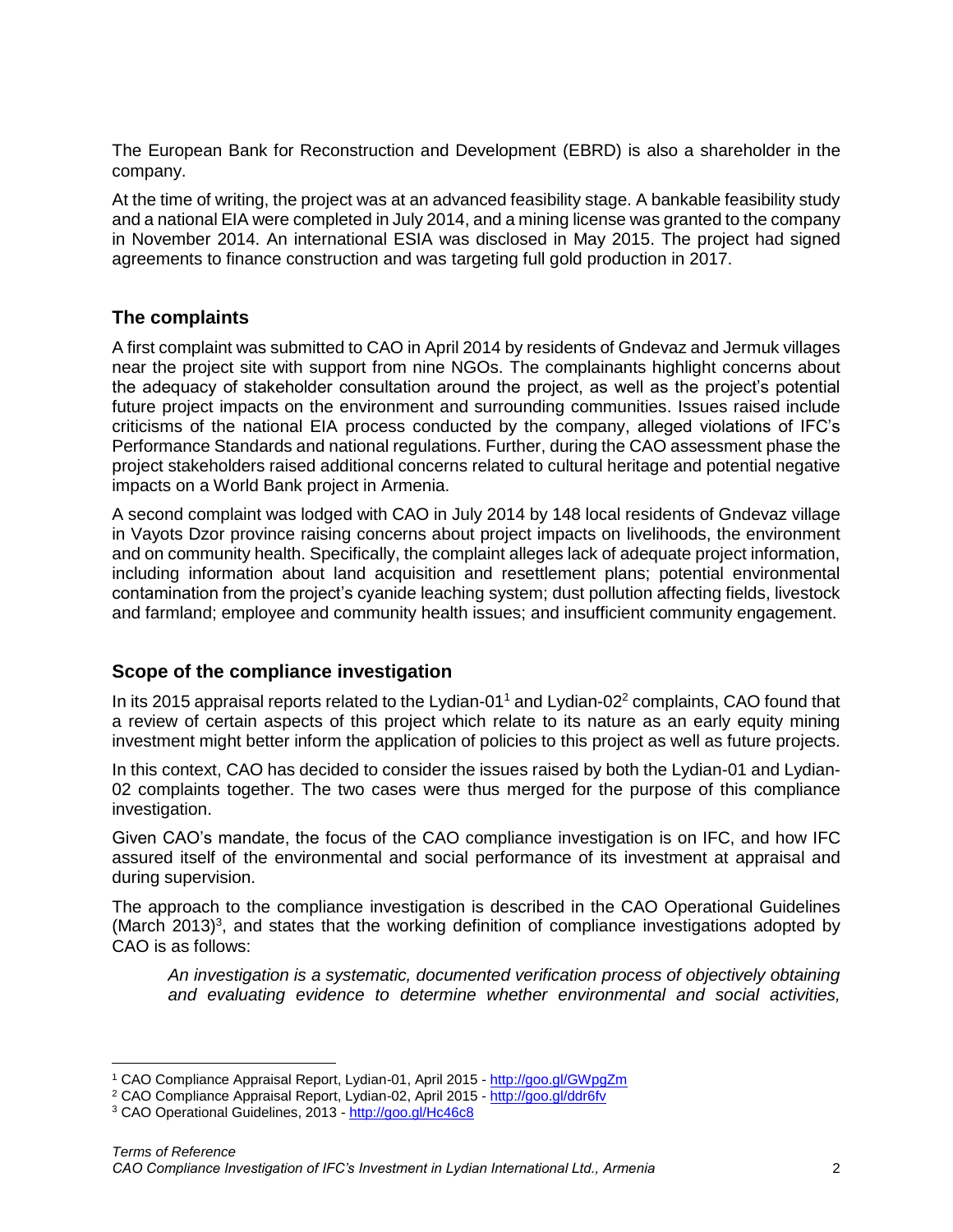*conditions, management systems, or related information are in conformance with the compliance investigation criteria.*

As set out in CAO's appraisal reports, CAO will conduct a compliance investigation of IFC's investment in the client in relation to the issues raised in the complaint. In reaching the decision to conduct a compliance investigation, CAO noted that IFC has, to date, only funded activities that are preparatory to the construction of the mine, and that no decision on whether to fund construction of the mine had been made. Nevertheless, CAO noted that IFC's investments in the company had the clear objective of enabling construction of the mine. Subsequent to release of the CAO compliance appraisals, agreements to finance construction of the mine have been reached.

In the context of IFC's E&S policies, Performance Standards and procedures, CAO has identified the following specific questions in relation to the investment include:

- Was IFC's definition of the project and its pre-investment review commensurate with the level of E&S risks and impacts of the project?
- Did the structure of this investment adequately consider the potential long-term E&S risks impacts of the project and the likely changing risk profile over time?
- Was IFC's supervision of the evolving risk profile of the project adequate?

The scope of the compliance investigation also includes developing an understanding of the immediate and underlying causes for any non-compliance identified by the CAO.

#### **Compliance Investigation Process and Preliminary Timeline**

The preliminary time schedule is for CAO to have a draft compliance investigation report ready by the end of May 2016.

A draft investigation report will be circulated to IFC senior management and all relevant IFC departments for factual review and comment. IFC comments should be submitted in writing to CAO within 20 working days of receipt by IFC.

Upon receiving comments from IFC on the consultation draft, CAO Compliance will finalize the report. The final report will be submitted to IFC senior management for official response. A notification will be posted on CAO's website. IFC has 20 working days to submit a written response to CAO. CAO will forward the investigation report and the IFC response to the President of the World Bank Group. The President has no editorial input as to the content of the compliance investigation report, but may take the opportunity to discuss the investigation findings with CAO.

Once the President is satisfied with the response by IFC senior management, the President will provide clearance for the investigation report and the response. The President retains discretion over clearance. After clearance, CAO will disclose the investigation report and the IFC response to the Board. CAO will also alert relevant stakeholders of the disclosure of both documents on CAO's website, and share the documents with the complainants.

#### **External Panelists**

As per its established practice, CAO will engage one or more external experts to work with it on this task. For this compliance investigation, CAO considers the following as necessary for the compliance investigation panel: